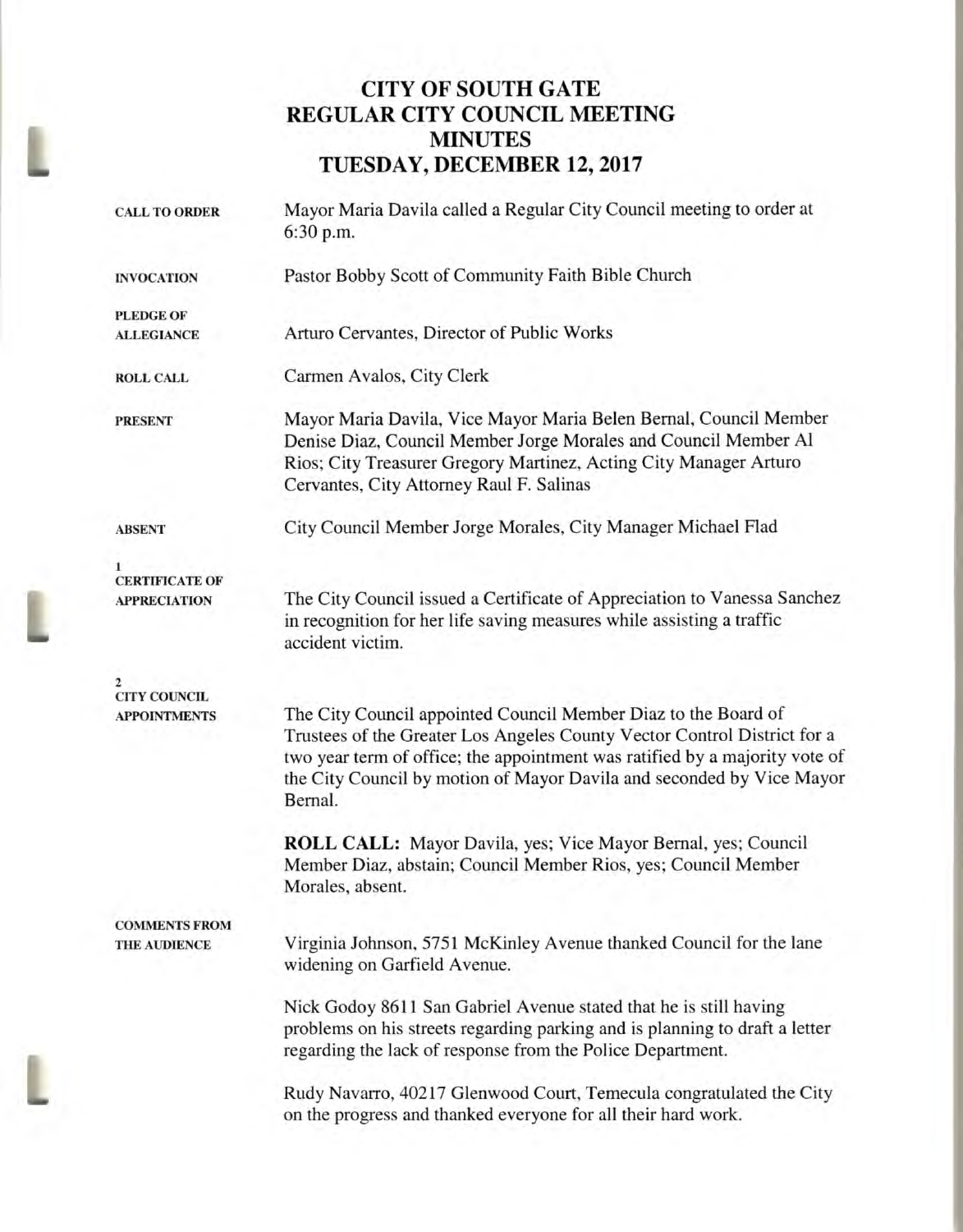#### **REPORTS & COMMENTS**

**FROM CITY OFFICIALS** Randy Davis, Chief of Police stated that we had a great turn out for the Santa Cop program and were able to help many children. The Police Navidad is on December 14<sup>th</sup> and we had a very successful Pageant of the Trees.

> Paul Adams, Parks and Recreation Director stated that all the Holiday events were very successful.

Greg Martinez, City Treasurer wished everyone a safe and happy Holiday.

Carmen Avalos, City Clerk wished everyone a Merry Christmas and Happy New Year.

Council Member Diaz thanked everyone for their hard work and wished everyone a Merry Christmas and Happy Holidays.

Council Member Rios thanked everyone for their hard work with all the great Holiday events that took place.

Vice Mayor Bernal also thanked staff and local businesses/organizations for supporting the City.

Mayor Davila wished everyone a Merry Christmas and thanked everyone for their hard work on all the holiday events that took place this month.

**CONSENT CALENDAR** Agenda Items 3, 4,6, 7, 8, 9, 10, 11, 14, 16, 17, 18, 19, and 20 were approved by motion of Mayor Davila and seconded by Vice Mayor Bernal. Items 5, 12, 13, and 15 were removed for separate discussion.

**3** 

**FRANCHISES** The City Council waived the reading in full and adopted Ordinance No. 2344 entitled - An Ordinance of the City Council of the City of South Gate, California, granting a ten year franchise to World Oil Corp., a California Corporation, to lay and use pipelines and appurtenances in, on, along, across, upon and under the public streets, as the same now or may hereafter exist, within the City for the purpose of in-plant transmitting and distributing petroleum and related products thereof, for any lawful purpose during consideration of the Consent Calendar.

**4 MAINTENANCE** 

**DISTRICT NO. 1** The City Council adopt Resolution 7786 entitled – A Resolution of the City Council of the City of South Gate, California, initiating annual proceedings for the levy of the Fiscal Year 2018/19 assessments and ordering preparation of an Engineer's Report for the Street Lighting and Landscaping Maintenance District No. 1 during consideration of the Consent Calendar.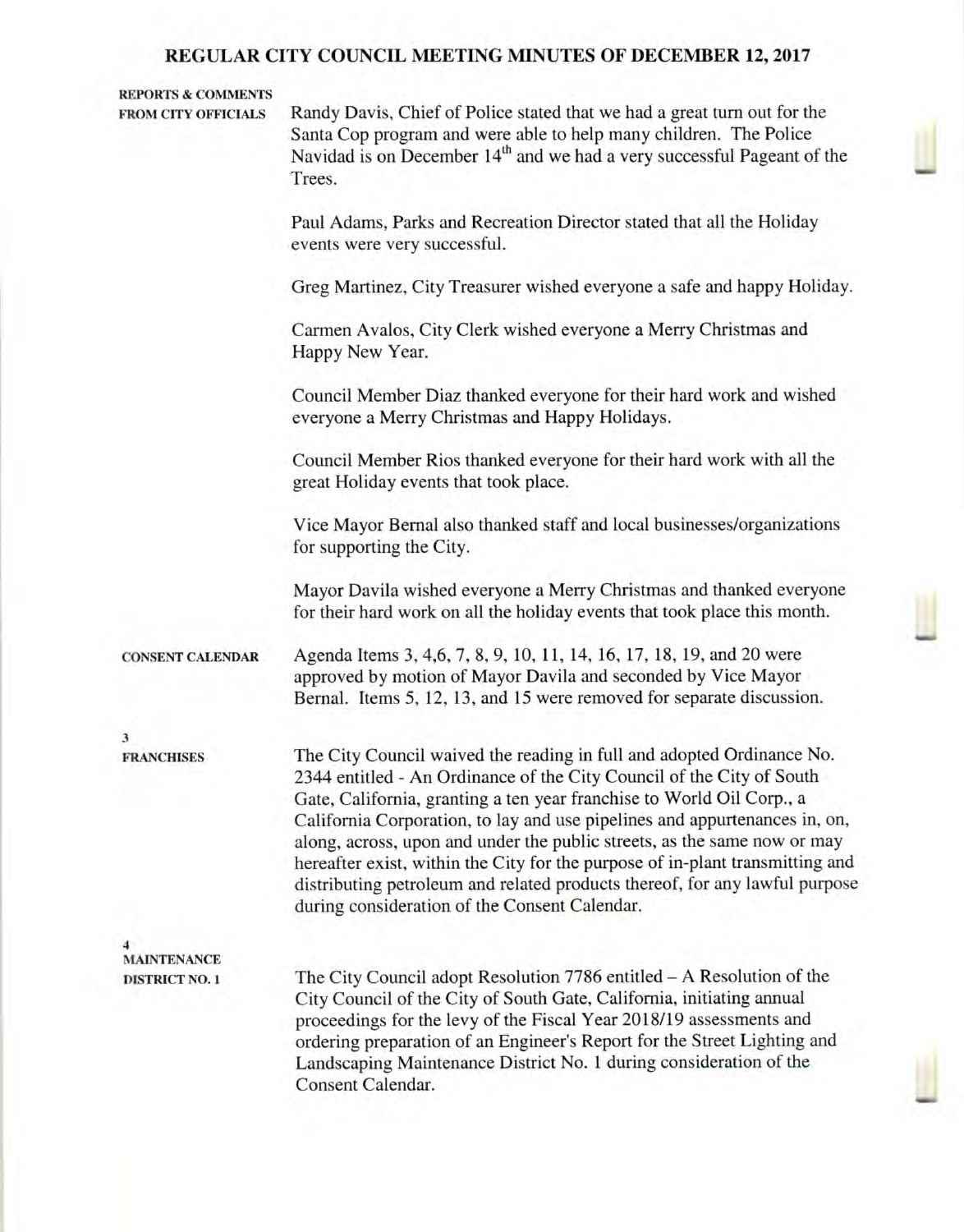| 5                                            |                                                                                                                                                                                                                                                                                                                                                                                           |  |  |  |
|----------------------------------------------|-------------------------------------------------------------------------------------------------------------------------------------------------------------------------------------------------------------------------------------------------------------------------------------------------------------------------------------------------------------------------------------------|--|--|--|
| <b>PERSONNEL</b>                             | The City Council adopted Resolution $7787$ entitled $-A$ Resolution of the<br>City Council of the City of South Gate, California, amending the Hourly<br>Pay Table to conform to the minimum wage law effective January 1, 2018<br>and to update hourly rates for hourly positions with full-time classification<br>titles by motion of Mayor Davila and seconded by Council Member Rios. |  |  |  |
| 6<br><b>PERSONNEL</b>                        | The City Council adopted Resolution $7788$ entitled $-A$ Resolution of the<br>City Council of the City of South Gate, California, amending Resolution<br>No. 6454 (Salary Resolution and Position Classification Plan) to update<br>the job specification for the Engineering Technician position in the Public<br>Works Department during consideration of the Consent Calendar.         |  |  |  |
| 7                                            |                                                                                                                                                                                                                                                                                                                                                                                           |  |  |  |
| <b>MEMORANDUM OF</b><br><b>UNDERSTANDING</b> | The City Council approved items A and B during consideration of the<br><b>Consent Calendar:</b>                                                                                                                                                                                                                                                                                           |  |  |  |
|                                              | Approved Tentative Agreement (Contract 3401) for a Successor<br>a.<br>Memorandum of Understanding with the South Gate<br>Miscellaneous Employees Association; and                                                                                                                                                                                                                         |  |  |  |
|                                              | Adopted Resolution 7789 entitled – A Resolution of the City<br>b.<br>Council of the City of South Gate, California, approving Pay<br>Tables for the South Gate Miscellaneous Employees Association.                                                                                                                                                                                       |  |  |  |
| 8                                            |                                                                                                                                                                                                                                                                                                                                                                                           |  |  |  |
| <b>MEMORANDUM OF</b><br><b>UNDERSTANDING</b> | The City Council approved items A and B during consideration of the<br><b>Consent Calendar:</b>                                                                                                                                                                                                                                                                                           |  |  |  |
|                                              | Approved Amended and Restated Tentative Agreement (Contract<br>a.<br>No. 3395) for a Successor Memorandum of Understanding with<br>the South Gate Professional and Mid-Management Association;<br>and                                                                                                                                                                                     |  |  |  |
|                                              | b.<br>Adopted Resolution 7790 entitled - A Resolution of the City<br>Council of the City of South Gate, California, Approving Pay<br>Tables for the South Professional and Mid Management<br>Association.                                                                                                                                                                                 |  |  |  |
| 9                                            |                                                                                                                                                                                                                                                                                                                                                                                           |  |  |  |
| <b>MEMORANDUM OF</b>                         |                                                                                                                                                                                                                                                                                                                                                                                           |  |  |  |
| <b>UNDERSTANDING</b>                         | The City Council approved items A and B during consideration of the<br>Consent Calendar.                                                                                                                                                                                                                                                                                                  |  |  |  |
|                                              | Approved Amended and Restated Tentative Agreement (Contract<br>a.<br>No. 3394) for a Successor Memorandum of Understanding with<br>the South Gate Police Officers' Association; and                                                                                                                                                                                                       |  |  |  |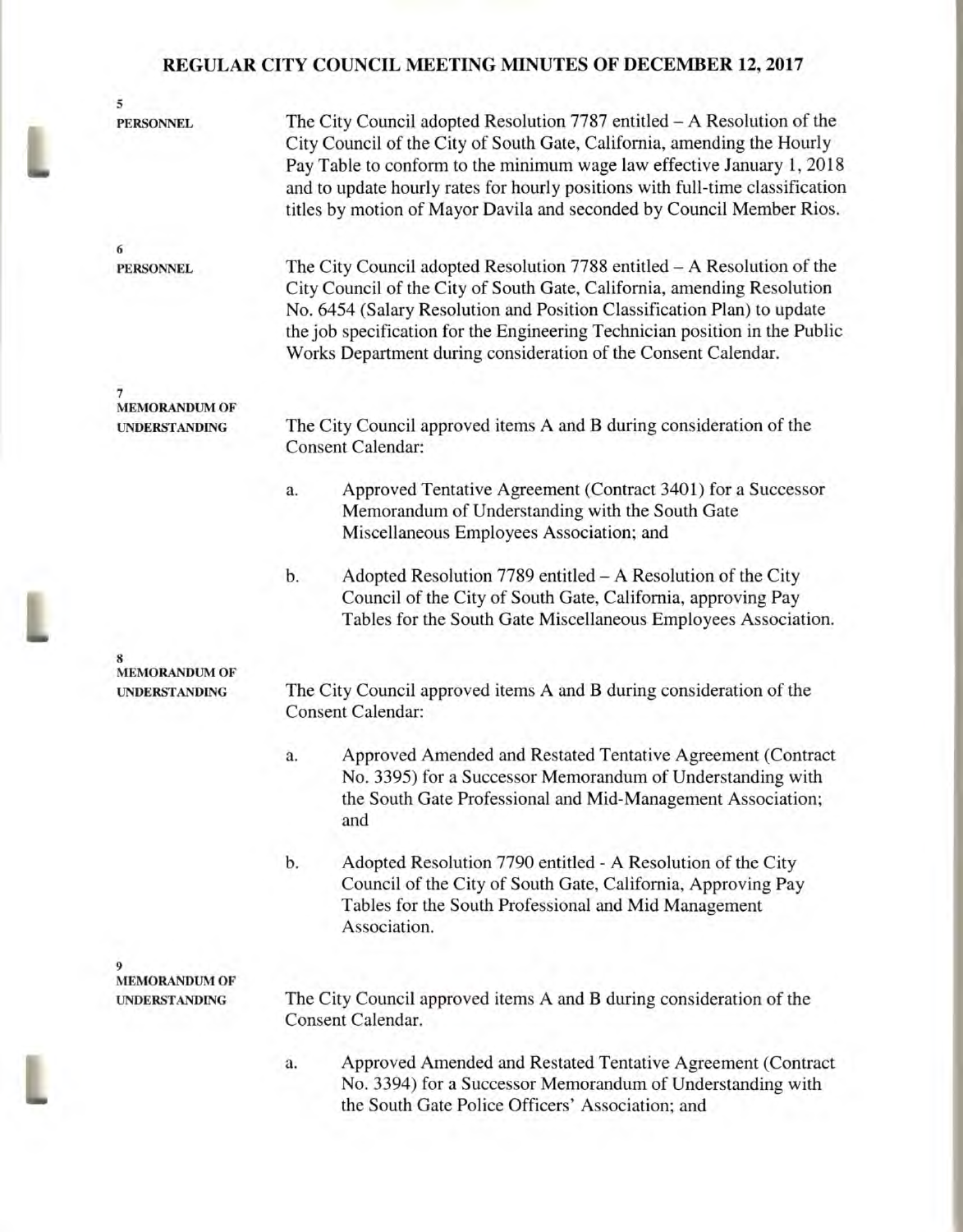| 9                                            |                                                                                            |                                                                                                                                                                                                                              |  |  |  |  |
|----------------------------------------------|--------------------------------------------------------------------------------------------|------------------------------------------------------------------------------------------------------------------------------------------------------------------------------------------------------------------------------|--|--|--|--|
| <b>MOU CONT'D</b>                            | b.                                                                                         | Adopted Resolution 7791 entitled - A Resolution of the City<br>Council of the City of South Gate, California, Approving Pay<br>Tables for the South Gate Police Officers' Association.                                       |  |  |  |  |
| 10                                           |                                                                                            |                                                                                                                                                                                                                              |  |  |  |  |
| <b>MEMORANDUM OF</b><br><b>UNDERSTANDING</b> | The City Council approved items A and B during consideration of the<br>Consent Calendar.   |                                                                                                                                                                                                                              |  |  |  |  |
|                                              | a.                                                                                         | Approved Amended and Restated Tentative Agreement (Contract<br>No. 3393) for a Successor Labor Agreement with the South Gate<br>Police Management Association; and                                                           |  |  |  |  |
|                                              | b.                                                                                         | Adopted Resolution 7792 entitled - A Resolution of the City<br>Council of the City of South Gate, California, Approving Pay<br>Tables for the South Gate Police Management Association.                                      |  |  |  |  |
| $_{11}$                                      |                                                                                            |                                                                                                                                                                                                                              |  |  |  |  |
| <b>SPECIAL EVENTS</b>                        | The City Council approved item A, B and C during consideration of the<br>consent calendar. |                                                                                                                                                                                                                              |  |  |  |  |
|                                              | a.                                                                                         | Approved Amendment No. 1 to Contract No. 3153, a Concession<br>Agreement with Fiesta de Carnival for the production of special<br>event carnivals for the year 2018;                                                         |  |  |  |  |
|                                              | b.                                                                                         | Authorized the Mayor to execute the amendment in a form<br>acceptable to the City Attorney; and                                                                                                                              |  |  |  |  |
|                                              | c.                                                                                         | Appointed the Director of Parks & Recreation as the City Agent to<br>act on behalf of the City in matters required for the successful<br>execution of this Agreement.                                                        |  |  |  |  |
| 12                                           |                                                                                            |                                                                                                                                                                                                                              |  |  |  |  |
| <b>CDBG</b>                                  | The City Council considered:                                                               |                                                                                                                                                                                                                              |  |  |  |  |
|                                              | a.                                                                                         | Approving an Agreement with JWA Urban Consultants, Inc. to<br>provide grant coordination and management services for the<br>CDBG / HOME Programs in the amount not to exceed \$65,000<br>annually for a three-year term; and |  |  |  |  |
|                                              | b.                                                                                         | Authorize the Mayor to execute the Agreement in a form<br>acceptable to the City Attorney.                                                                                                                                   |  |  |  |  |
|                                              |                                                                                            | Vice Mayor Bernal requested information on the criteria and the hourly<br>rates for selecting JWA Urban Consultants, Inc. compared to the other two<br>companies that submitted proposals.                                   |  |  |  |  |
|                                              |                                                                                            | This item was continued to the City Council Meeting of January 9, 2017.                                                                                                                                                      |  |  |  |  |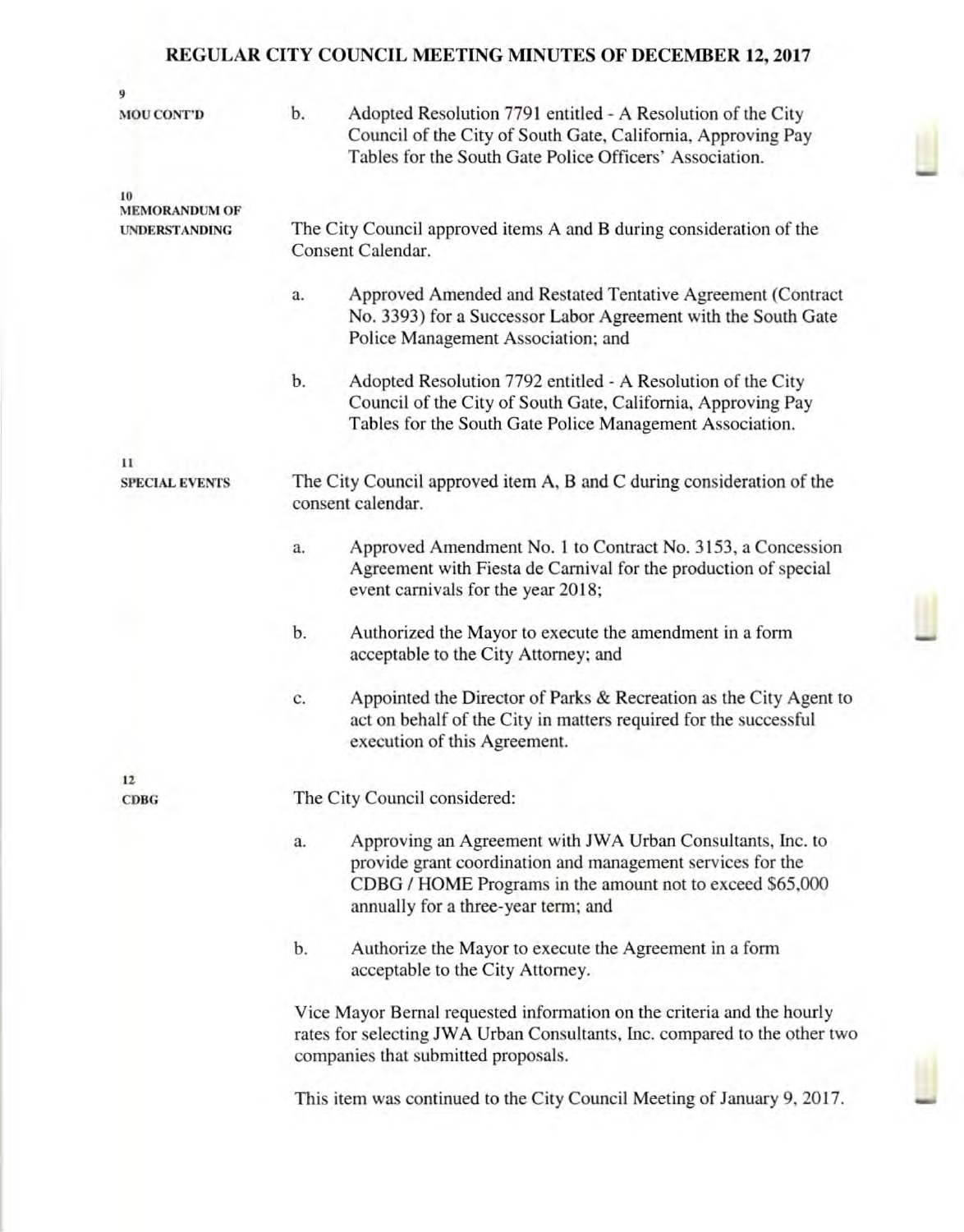| 13<br><b>DATA PROCESISNG</b><br><b>SERVICES</b> | The City Council approved items A, B, and C by motion of Vice Mayor<br>Bernal and seconded by Mayor Davila.                                                                                                                  |  |  |  |
|-------------------------------------------------|------------------------------------------------------------------------------------------------------------------------------------------------------------------------------------------------------------------------------|--|--|--|
|                                                 | Approving an Agreement (Contract 3398) with Viatron Systems,<br>a.<br>Inc. to provide document scanning services in the amount not to<br>exceed \$127,027 for a one-year term;                                               |  |  |  |
|                                                 | b.<br>Authorizing the City Manager, or his designee, to approve Change<br>Order No. 1, if necessary, in an amount not to exceed \$50,000; and                                                                                |  |  |  |
|                                                 | Authorizing the Mayor to execute the Agreement in a form<br>c.<br>acceptable to the City Attorney.                                                                                                                           |  |  |  |
| 14<br><b>HOMELESS</b><br><b>SERVICES</b>        | The City Council approved items A and B during consideration of the<br>Consent Calendar.                                                                                                                                     |  |  |  |
|                                                 | Approving an Opt-In Program Agreement (Contract 3399) with<br>a.<br>Los Angeles Homeless Services Authority for participation in the<br>2018-20 Greater Los Angeles Homeless Street Counts; and                              |  |  |  |
|                                                 | Authorizing the Mayor to execute the Opt-In Program Agreement<br>b.<br>in a form acceptable to the City Attorney.                                                                                                            |  |  |  |
| 15<br><b>EMERGENCY</b><br><b>PLANNING</b>       | The City Council approved items A, B, C, and D by motion of Mayor<br>Davila and seconded by Council Member Rios.                                                                                                             |  |  |  |
|                                                 | Approved an Agreement (Contract 3400) with R Dependable<br>a.<br>Const. Inc., for construction of the South Gate Emergency<br>Operation Center (EOC), City Project No. 582-ARC, in an amount<br>not-to exceed \$124,270; and |  |  |  |
|                                                 | b.<br>Appropriated \$61,620 from the unassigned fund balance in the<br>Asset Forfeiture Fund to Account No. 311-790-49-9907, to fund<br>the EOC Project;                                                                     |  |  |  |
|                                                 | Appropriated \$40,000 from the Building and Infrastructure<br>c.<br>Maintenance Fund to Account No. 311-790-49-9907, to fund the<br>EOC project; and                                                                         |  |  |  |
|                                                 |                                                                                                                                                                                                                              |  |  |  |

d. Authorized the Mayor to execute the Agreement in a form acceptable to the City Attorney.

**16**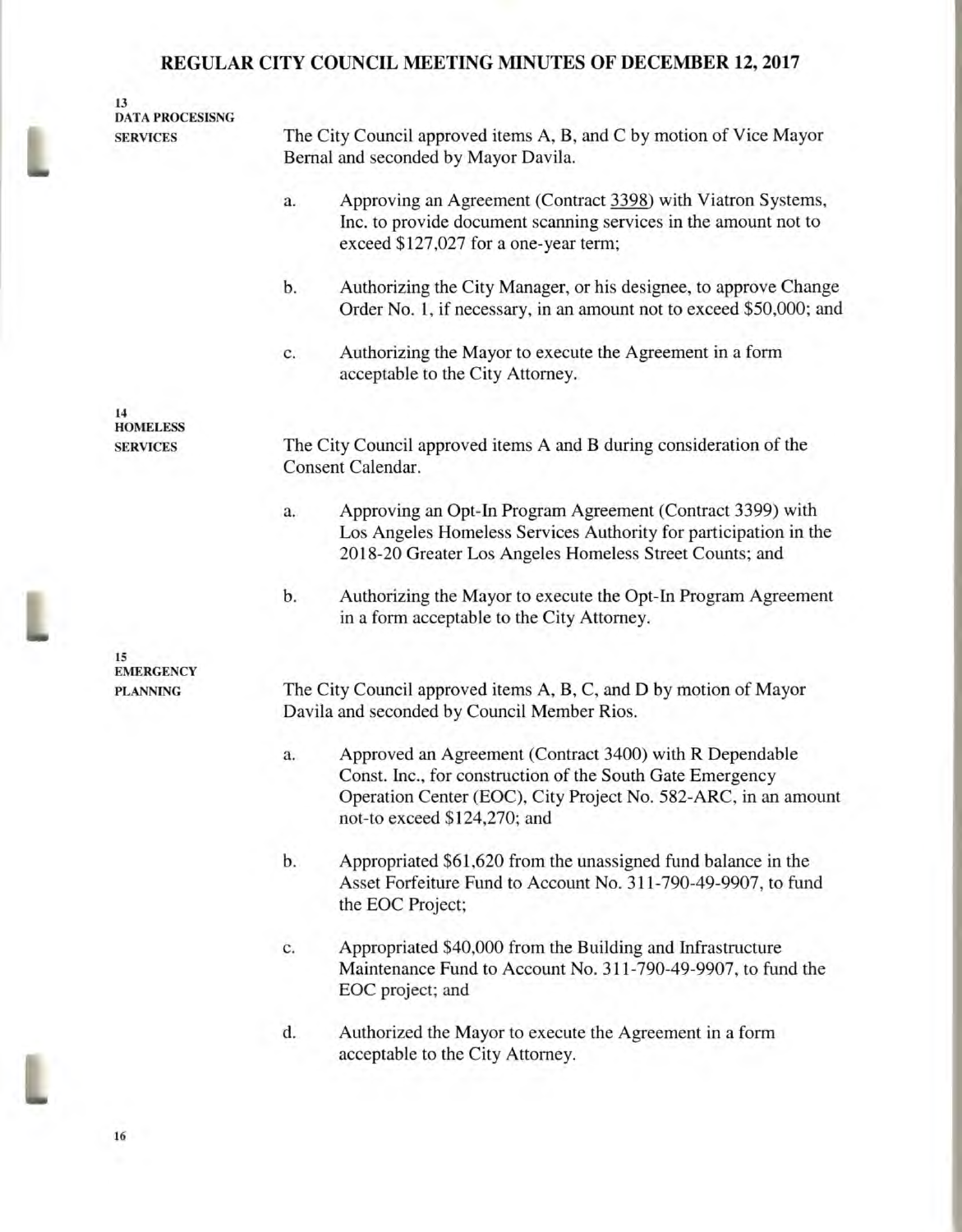| <b>UNCLASSIFIED</b><br><b>USE PERMIT</b> | The City Council approved items A and B during consideration of the                                                                                                                                                                                                                                                                                                                                                                               |  |  |  |  |
|------------------------------------------|---------------------------------------------------------------------------------------------------------------------------------------------------------------------------------------------------------------------------------------------------------------------------------------------------------------------------------------------------------------------------------------------------------------------------------------------------|--|--|--|--|
|                                          | Consent Calendar.                                                                                                                                                                                                                                                                                                                                                                                                                                 |  |  |  |  |
|                                          | Approved Amendment No. I to Contract No. 1907 with New<br>a.<br>Cingular Wireless PCS, LLC, successor in interest to AT&T<br>Wireless Services, Inc., to authorize the installation, maintenance<br>and operation of two additional antennas on the Santa Fe Water<br>Tower located at 2700 Ardmore Avenue, for wireless cellular and<br>broadband services, generating additional revenue for the City in<br>the amount of \$20,478.96 annually; |  |  |  |  |
|                                          | b.<br>Authorized the Mayor to execute Amendment No. 1 in a form<br>acceptable to the City Attorney.                                                                                                                                                                                                                                                                                                                                               |  |  |  |  |
| 17<br><b>EQUIPMENT</b>                   |                                                                                                                                                                                                                                                                                                                                                                                                                                                   |  |  |  |  |
| <b>PURCHASES</b>                         | The City Council approved items A and B during consideration of the<br>Consent Calendar.                                                                                                                                                                                                                                                                                                                                                          |  |  |  |  |
|                                          | Authorized the purchase of five 2018 Ford Fusion Hybrid vehicles<br>a.<br>(gas and electric) through the National Joint Powers Alliance<br>Cooperative contract purchasing program, for the Code<br>Enforcement and Building and Safety Division, in the amount of<br>\$140,480.20; and                                                                                                                                                           |  |  |  |  |
|                                          | Authorized the City Manager to execute the documents necessary<br>b.<br>to purchase the Ford Fusion vehicles in forms acceptable to the<br>City Attorney.                                                                                                                                                                                                                                                                                         |  |  |  |  |
| 18<br><b>CITY HALL</b>                   |                                                                                                                                                                                                                                                                                                                                                                                                                                                   |  |  |  |  |
| <b>CLOSURE</b>                           | The City Council cancelled the regularly scheduled City Council meeting<br>of Tuesday, December 26, 2017, in observation of City Hall closure for<br>the Holiday Break during consideration of the Consent Calendar.                                                                                                                                                                                                                              |  |  |  |  |
| 19<br><b>WARRANTS</b>                    | The City Council authorized the City Council Auditor to review and<br>approve the second warrant register in December 2017 during                                                                                                                                                                                                                                                                                                                 |  |  |  |  |
|                                          | consideration of the Consent Calendar.                                                                                                                                                                                                                                                                                                                                                                                                            |  |  |  |  |
| 20<br><b>MINUTES</b>                     | The City Council approved items A and B during consideration of the<br><b>Consent Calendar:</b>                                                                                                                                                                                                                                                                                                                                                   |  |  |  |  |
|                                          | Approved the Special and Regular Meeting minutes of October 24,<br>a.<br>2017; and                                                                                                                                                                                                                                                                                                                                                                |  |  |  |  |
|                                          | Approved the Special Meeting minutes of November 14, 2017.<br>b.                                                                                                                                                                                                                                                                                                                                                                                  |  |  |  |  |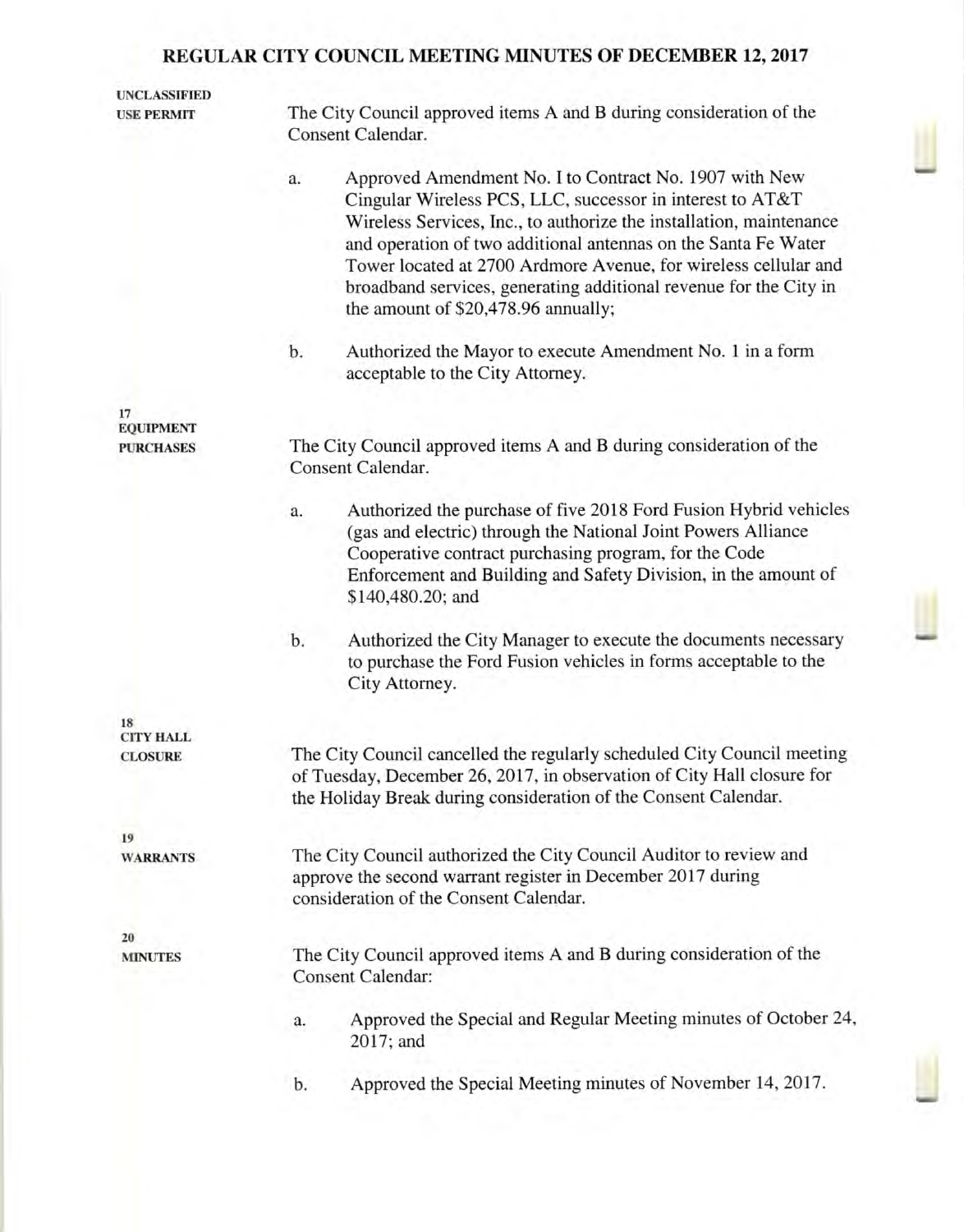**21** 

**22 YOUTH** 

**ELECTIONS** The City Council approved items A and B as amended by motion of Mayor Davila and seconded Council Member Rios.

- a. Adopted a Resolution 7793 entitled A Resolution of the City Council of the City of South Gate, California, adopting a plan to consolidate future elections with a statewide election no later than the November 8, 2022, Statewide General Election; and
- b. Selecting one of the two following alternatives:

Alternative 1: Stand Alone election until 2021, then moving the City's next general municipal election to November 8, 2022, by default; OR

Alternative 2: Move Stand Alone Election from March 2021 to the consolidated March 2022 Statewide Primary Election.

**AMENDMENT:** To implement a plan to consolidate the City's municipal election commencing in March of 2019 so that the next election cycle will be in March 2020 and at the election cycle that would have occurred in March of 2021 will now be moved to 2022. Thereafter the elections will

be held every even number year.

**EMPLOYEMENT** The City Council approved item A and Staff was directed to replace item 22 (c) with an RFP to reach other organizations by motion of Mayor Davila and seconded by Vice Mayor Bernal.

- a. Receiving and filing an update report regarding the Youth Employment and Job Training Programs (Programs);
- b. Providing staff with direction regarding Program efforts for summer of 2018;
- c. Authorizing staff to negotiate new agreements with the same four organizations for summer of 2018; and
- d. Directing staff to include an allocation of \$100,000 as part of the mid-year budget review to fund Programs which will begin in June of 2018.